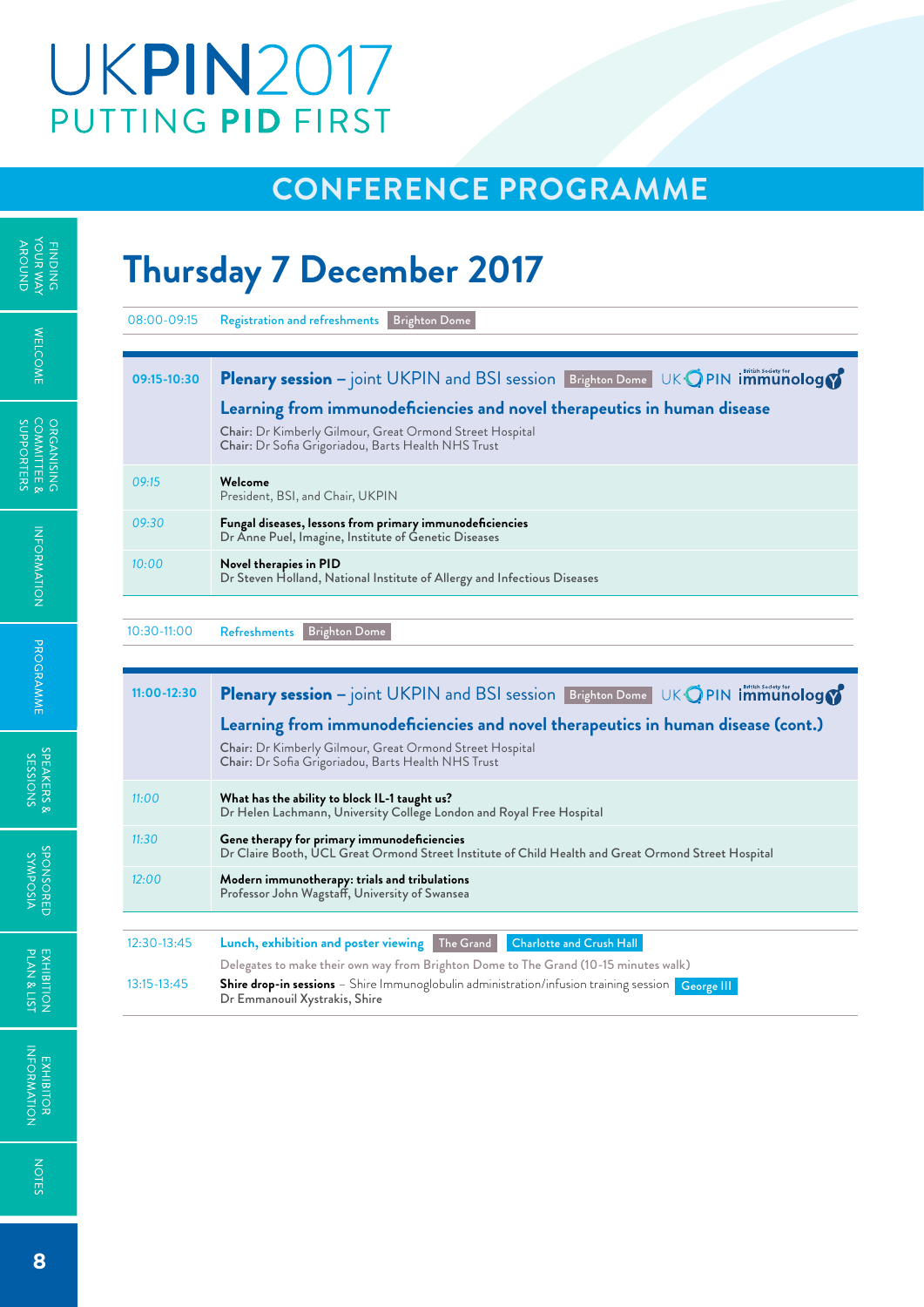### **#UKPIN2017**

**THE** 

**TH** 

## **Conference programme**

| 13:45-15:30 | <b>Parallel sessions A</b> The Grand<br>(delegates can also attend BSI sessions at The Brighton Centre next door)                                                                                                                                                                                                   |                                                                                                                                                                                                          |                                                                                                                           | FINDIN<br>YOUR W.<br>ADOLINI                       |  |
|-------------|---------------------------------------------------------------------------------------------------------------------------------------------------------------------------------------------------------------------------------------------------------------------------------------------------------------------|----------------------------------------------------------------------------------------------------------------------------------------------------------------------------------------------------------|---------------------------------------------------------------------------------------------------------------------------|----------------------------------------------------|--|
|             | A1: Regulation of the immune response<br>in support of hemtopoietic progenitor<br>cell and solid organ transplantation<br>(joint session with BSI)<br><b>Empress</b><br><b>Chairs:</b> Dr Luke Foster, NHS Blood<br>and Transplant Birmingham &<br>Dr Andrew Gennery, Newcastle<br>University<br>UK OPIN immunology | A2: Novel insights in PID and<br>genetics (joint session with BSI)<br>Regent<br>Chairs: Dr Dawn Barge, Royal<br>Victoria Infirmary & Dr Claire Booth,<br>University College London<br>UK OPIN immunology | A3: Nurse led clinics<br>Consort<br>Chair: Christine Symons, Plymouth<br>Hospitals NHS Trust                              | WELCOME<br>ORGANISING<br>COMMITTEE &<br>CULDOOTTES |  |
| 13:45       | Immunogenetics of unrelated donor<br>hematopoietic cell transplantation<br>Dr Effie Petersdorf, University of<br>Washington and Seattle Cancer<br>Care Alliance, USA                                                                                                                                                | Primary immunodeficiency: what lies<br>ahead?<br>Professor Sophie Hambleton,<br>Newcastle University                                                                                                     | $13:45$ An introduction to nurse-led<br>clinics<br>Christine Symons, Plymouth<br>Hospitals NHS Trust                      | INFORMATION                                        |  |
| 14:15       | Cytomegalovirus-specific T cells<br>restricted by HLA-Cw*0702 increase<br>markedly with age and dominate the<br>CD8+ T cell repertoire in older people<br>Louise Hosie, University of Birmingham                                                                                                                    | <b>Biallelic mutations in Calcium</b><br>Release Activated Channel Regulator<br>2A (CRACR2A) cause common<br>variable immunodeficiency (CVID)-<br>like phenotype<br>Laura Rice, University of Leeds      | $14.00$ Chronic Spontaneous<br>Urticaria (CSU) and omalizumab<br>Alison Donnelly, Belfast Health and<br>Social Care Trust |                                                    |  |
| 14:30       | Innate lymphoid cells reconstitution<br>post lethal irradiation and allogeneic<br>bone marrow transplantation<br>Raef Albugami, University of Birmingham                                                                                                                                                            | BACH2-immunodeficiency illustrates<br>an association between super-<br>enhancers and haploinsufficiency<br>Dr Behdad Afzali, King's College London                                                       | 14:40 Venom desensitisation<br>John Dixon, Plymouth Hospitals<br><b>NHS</b> Trust                                         | PROGRAMME                                          |  |
| 14:45       | In vitro expanded iNKT cells show<br>a diversified phenotype and can<br>suppress alloreactive T cells in vitro<br>Claire M. Dempsey, University of<br>Birmingham                                                                                                                                                    | Dendritic cell and monocyte<br>anomalies in human IKZF1<br>haploinsufficient immunodeficiency<br>Dr Urszula Cytlak, Newcastle University                                                                 | 15:20 Q&A                                                                                                                 | SPEAKERS &<br>SESSIONS                             |  |
| 15:00       | Optimising the use of regulatory T cells<br>to promote transplantation tolerance<br>Professor Giovanna Lombardi, King's<br>College London                                                                                                                                                                           | Newborn screening for SCID in<br>the UK<br>Professor Bobby Gaspar, Great<br>Ormond Street Hospital                                                                                                       |                                                                                                                           | SPONSORED<br>SYMPOSIA                              |  |
| 15:30-16:00 | <b>Refreshments, exhibition and poster viewing</b> The Grand                                                                                                                                                                                                                                                        | <b>Charlotte and Crush Hall</b>                                                                                                                                                                          |                                                                                                                           |                                                    |  |
| 15:30-16:00 | Dr Emmanouil Xystrakis, Shire                                                                                                                                                                                                                                                                                       | Shire drop-in sessions - Shire Immunoglobulin administration/infusion training session                                                                                                                   | George III                                                                                                                | EXHIBITION<br>PLAN & LIST                          |  |

**NOTES** 

EXHIBITOR<br>INFORMATION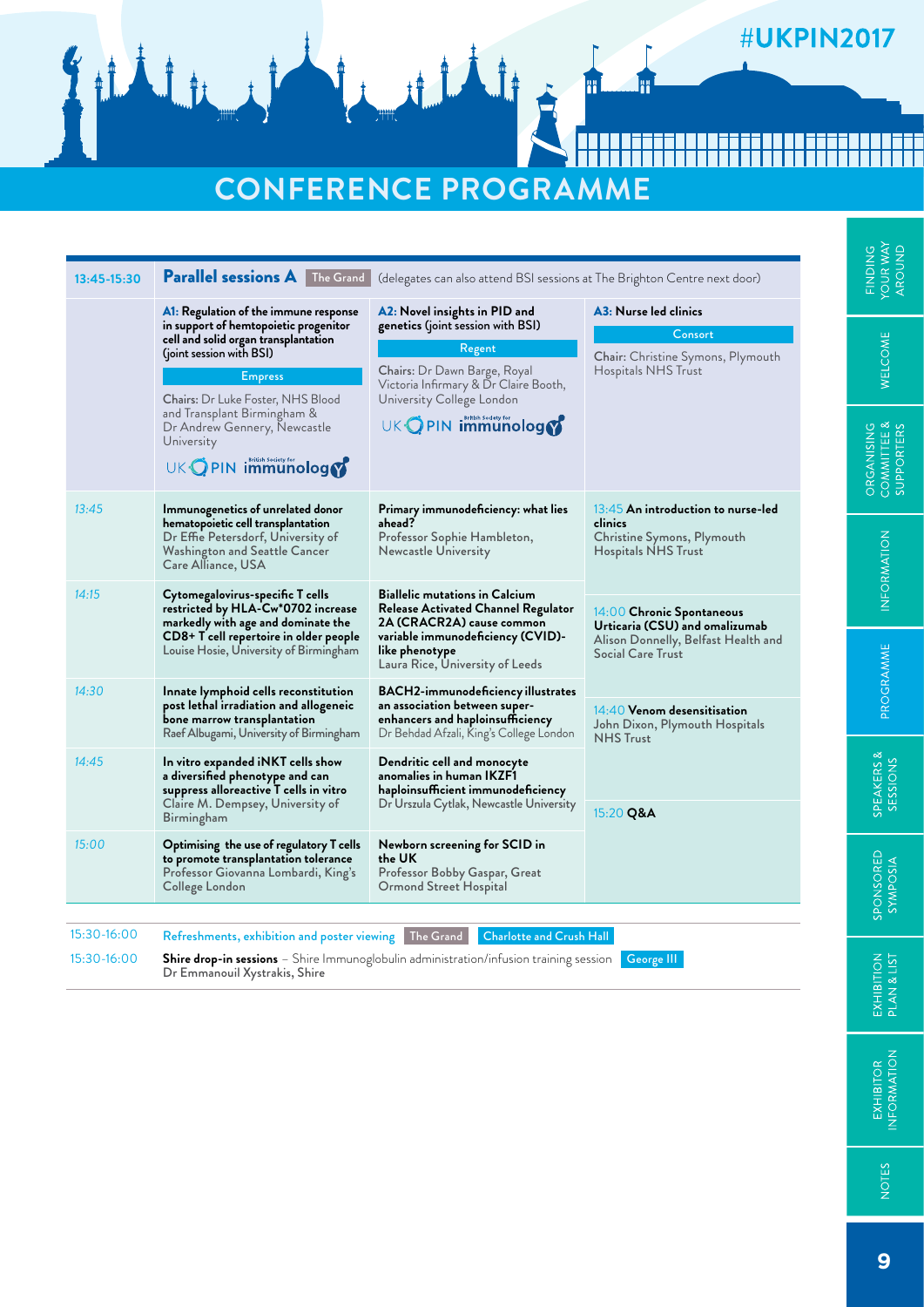# **UKPIN2017** PUTTING PID FIRST

### **Conference programme**

| NAM BLOCK<br><b>AROUND</b>                  | 16:00-17:30         |                                                                                                                                                                                                                                                                                                                           | Parallel sessions A cont. (delegates can also attend BSI sessions at The Brighton Centre next door)                                                                                                      |                                                                                                                                       |
|---------------------------------------------|---------------------|---------------------------------------------------------------------------------------------------------------------------------------------------------------------------------------------------------------------------------------------------------------------------------------------------------------------------|----------------------------------------------------------------------------------------------------------------------------------------------------------------------------------------------------------|---------------------------------------------------------------------------------------------------------------------------------------|
| <b>WELCOME</b>                              |                     | A1: Regulation of the immune response<br>in support of hemtopoietic progenitor<br>cell and solid organ transplantation<br>(joint session with BSI)<br><b>Empress</b><br><b>Chairs:</b> Luke Foster & Dr Andrew<br>Gennery, Newcastle University                                                                           | A2: Novel insights in PID and<br>genetics (joint session with BSI)<br>Regent<br>Chairs: Dr Dawn Barge, Royal<br>Victoria Infirmary & Dr Claire Booth,<br>University College London<br>UK OPIN immunology | A3: Nurse led clinics<br>Consort<br>Chair: Christine Symons, Plymouth<br>Hospitals NHS Trust                                          |
| ORGANISING<br>  COMMITTEE &<br>  SUPPORTERS | 16:00               | UK OPIN immunology<br>New developments in hematopoietic<br>cell transplantation for the treatment<br>of primary immune deficiency,<br>ending with a 'twist'                                                                                                                                                               | Clinical impact of a targeted next-<br>generation sequencing gene panel for<br>autoinflammation and vasculitis<br>Dr Ebun Omoyinmi, University                                                           | $16:00$ Nurse led annual review<br>telephone consultations for patients<br>with bronchiectasis or recurrent<br>respiratory infections |
| INFORMATION                                 | 16:30               | Professor Paul Veys, Great Ormond<br>Street Hospital for Children<br>The practicality of clinical grade<br>selection of regulatory T cells from<br>frozen umbilical cord units using<br>reversible streptamer technologies                                                                                                | College London<br>Germline and somatically acquired<br><b>ASXL1</b> mutations induce disease<br>progression in GATA2 deficient<br>individuals                                                            | Karen Henderson, Papworth Hospital<br><b>NHS</b> Foundation<br>16:40 Trust immunoglobulin panel:                                      |
| PROGRAMME                                   | 16:45               | Dr Richard Duggleby, Anthony<br>Nolan Research Institute<br>Visualising regulatory T cell<br>trafficking in pre-clinical humanised<br>mouse transplantation models using<br><b>SPECT/CT imaging</b>                                                                                                                       | Dr Rachel Dickinson, Newcastle<br>University<br>Whole genome sequencing is<br>more sensitive in detection of<br>pathogenic variants in primary<br>immunodeficiency than gene panel                       | the nurse's role<br>Andrew Symes, Royal Free London<br><b>NHS</b> Foundation Trust                                                    |
| SPEAKERS &<br>SKOISSES                      | 17:00               | Jacinta Jacob, King's College London<br>Regulatory T cell therapy in living<br>donor kidney transplantation: update<br>on the UK ONE study phase 1/2a                                                                                                                                                                     | or whole exome sequencing<br>Dr Jes Maimaris, UCL Great Ormond<br>Street Institute of Child Health<br>Monogenic forms of inflammatory<br>bowel disease<br>Professor Holm Uhlig, University               | 17:20 Q&A                                                                                                                             |
| <b>VISOAWAS</b><br>CIBOSNOAS                | <b>BSI</b> sessions | trial<br>Professor Kathryn Wood, University<br>of Oxford                                                                                                                                                                                                                                                                  | of Oxford                                                                                                                                                                                                | <b>British Society for</b>                                                                                                            |
| EXHIBITION<br>PLAN & LIST                   |                     | Delegates may also attend BSI congress sessions at the Brighton Centre during the parallel session<br>from 13:45-17:30. The Brighton Centre is located next door to The Grand.<br>Identification of immune correlates of infection to underpin vaccine design<br>Inflammation and wound healing<br><b>Brighton Centre</b> | <b>Brighton Centre</b><br>Meeting room 1                                                                                                                                                                 | <b>immunology</b><br>Syndicate room 1                                                                                                 |
| EXHIBITOR<br>INFORMATION                    |                     | Innate immunity in neurodegenerative diseases<br><b>Brighton Centre</b><br>T cell interactions in health and disease<br>For a full outline of the session, please visit the BSI registration desk.                                                                                                                        | Syndicate room 2<br><b>Brighton Centre</b><br>Auditorium 2<br><b>Brighton Centre foyer</b>                                                                                                               |                                                                                                                                       |

NOTES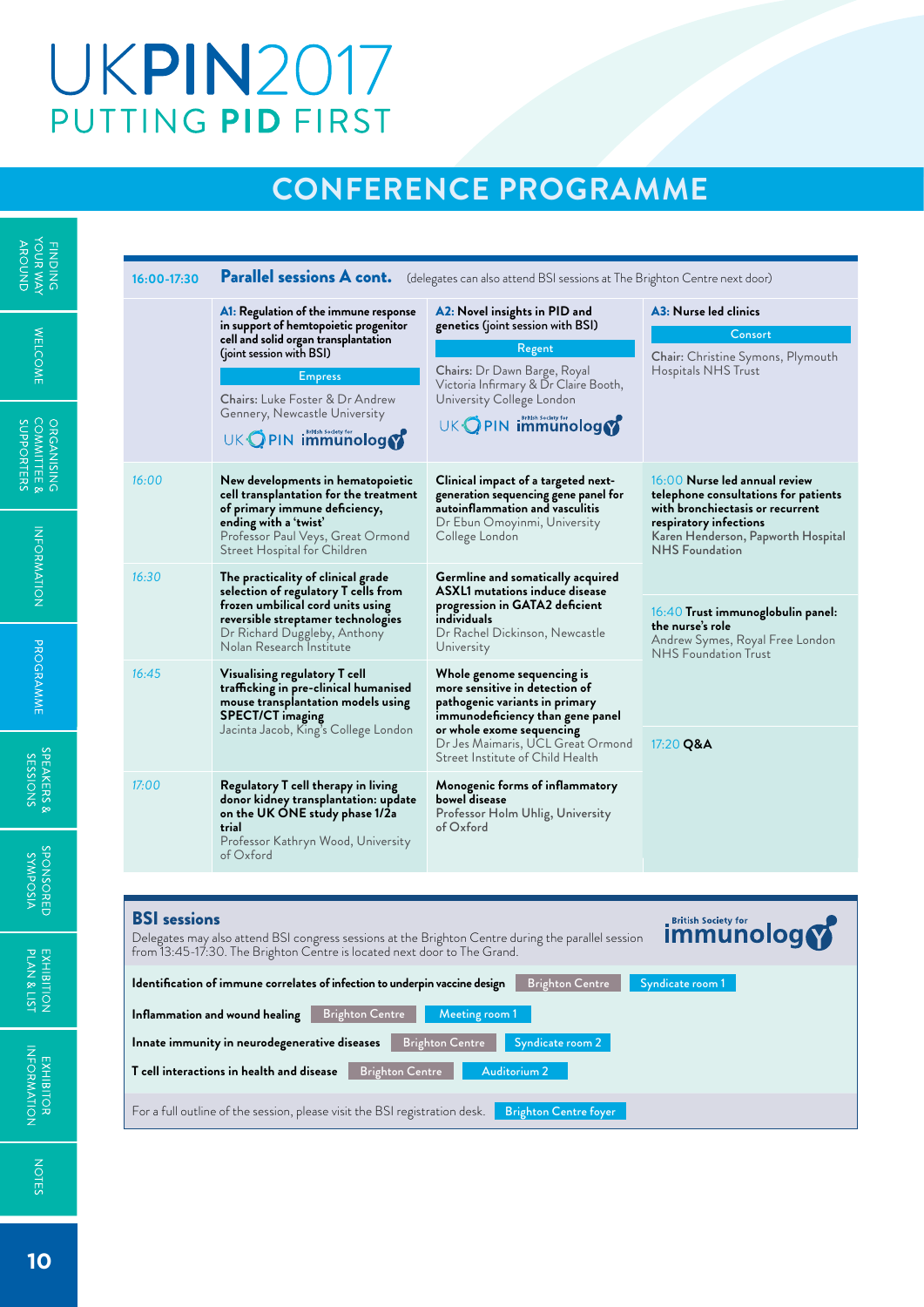### #UKPIN2017

# **Conference programme**

W

### FINDING<br>YOUR WAY<br>AROUND **17:35-18:35 HAE: The future is now** Sponsored session by Pharming The Grand **Empress** Chairs: Dr Sorena Kiani and Professor Marco Cicardi **WELCOME Introduction** Dr Sorena Kiani, Barts Health NHS Trust **HAE UK**  Dr Patrick Yong, Berkshire Surrey Pathology Service ORGANISING<br>COMMITTEE &<br>SUPPORTERS **Does the C1Inh dose matter? Changing the treatment paradigm**  Professor Marco Cicardi, Milan University and Luigi Sacco Hospital Milan, Italy **Recombinant human C1INH: a clinical review in a nutshell** Professor Marc Riedl, UCSD, San Diego, USA **Summary and conclusions** Dr Sorena Kiani, Barts Health NHS Trust INFORMATION 19:30 **Gala dinner** The Grand Albert Pre-booked tickets only.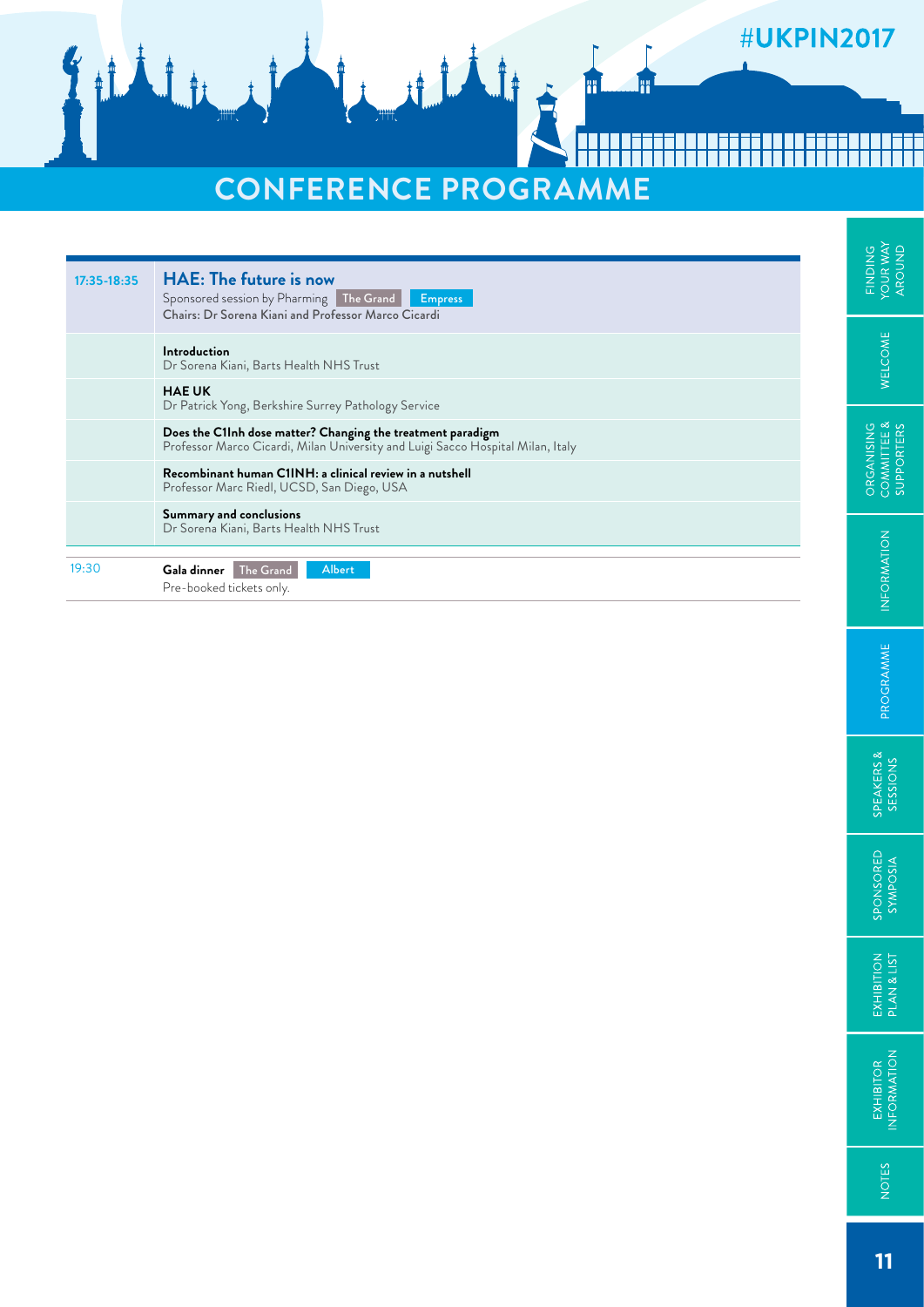# **UKPIN2017** PUTTING PID FIRST

### **Conference programme**

## **Friday 8 December 2017**

| 07:45-08:30<br>07:45-08:15 | Registration, refreshments and exhibition<br>Dr Emmanouil Xystrakis, Shire                                                                 | Charlotte<br>Shire drop-in sessions - Shire Immunoglobulin administration/infusion training session                                                          | George III                                                                                                             |  |  |
|----------------------------|--------------------------------------------------------------------------------------------------------------------------------------------|--------------------------------------------------------------------------------------------------------------------------------------------------------------|------------------------------------------------------------------------------------------------------------------------|--|--|
| 08:30-10:00                | <b>Parallel sessions B</b>                                                                                                                 |                                                                                                                                                              |                                                                                                                        |  |  |
|                            | <b>B1:</b> Lung granulomatous disease                                                                                                      | <b>B2: Laboratory workshops</b>                                                                                                                              | <b>B3</b> : Wake up to accreditation - carrot                                                                          |  |  |
|                            | <b>Empress</b>                                                                                                                             | Regent                                                                                                                                                       | or stick?                                                                                                              |  |  |
|                            | Chair: Dr William Egner, Sheffield<br>Teaching Hospitals NHS Foundation Trust                                                              | Chair: Dr Dinkantha Kumararatne,<br>Addenbrook's Hospital                                                                                                    | Consort<br>Chair: Dr Claire Bethune, Plymouth<br>Hospitals NHS Trust                                                   |  |  |
| 08:30                      | Granulomatous Interstitial Lung<br>Disease (GLILD): consensus and<br>controversy<br>Professor Alison Condliffe, University<br>of Sheffield | Th17 cells: establishing robust assay<br>and reviewing clinical utility in the<br>diagnostic lab<br>Fariba Tahami, Great Ormond Street<br>Hospital NHS Trust | Facilitators:<br>• Debbie Johnston, Royal College<br>of Physicians Accreditation Unit<br>• Dr Claire Bethune, Plymouth |  |  |
| 09:00                      | GLILD: imaging, monitoring and<br>differential diagnosis<br>Dr Jamanda Haddock, Royal Free<br>London NHS Foundation Trust                  | Indications and interpretation of<br>functional/TLR-cytokine assays<br>Dr Rainer Doffinger, Cambridge<br>University Hospitals NHS Foundation                 | Hospitals NHS Trust                                                                                                    |  |  |
| 09:30                      | Use of PET-CT in monitoring of<br>GLILD: case report<br>Dr Tariq El-Shanawany, University<br>Hospital of Wales                             | The 100,000 Genomes Project<br>and beyond<br>Professor Sophie Hambleton,<br>Newcastle University                                                             |                                                                                                                        |  |  |
|                            |                                                                                                                                            |                                                                                                                                                              |                                                                                                                        |  |  |
| $10:00 - 10:45$            | Refreshments, exhibition and attended poster session                                                                                       | <b>Charlotte and Crush Hall</b>                                                                                                                              |                                                                                                                        |  |  |
| $10:00 - 10:45$            | Dr Emmanouil Xystrakis, Shire                                                                                                              | Shire drop-in sessions - Shire Immunoglobulin administration/infusion training session                                                                       | George III                                                                                                             |  |  |
|                            |                                                                                                                                            |                                                                                                                                                              |                                                                                                                        |  |  |
| 10:45-12:30                | <b>Plenary session</b><br><b>Empress</b>                                                                                                   | Chair: Dr Matthew Buckland, Royal Free London NHS Foundation Trust and Great Ormond Street Hospital NHS Foundation Trust                                     |                                                                                                                        |  |  |

| 10:45-12:30 | <b>Plenary session</b><br><b>Empress</b><br>Chair: Dr Matthew Buckland, Royal Free London NHS Foundation Trust and Great Ormond Street Hospital NHS Foundation Trust                   |
|-------------|----------------------------------------------------------------------------------------------------------------------------------------------------------------------------------------|
| 10:45       | Highlights from ESID 2017 - autoimmunity and inflammation: beyond the paradigm<br>Dr Andrew Gennery, Newcastle University                                                              |
| 11:10       | Great debate – There is no place for HSCT in genetically undefined adult PID<br>Professor Ronjon Chakraverty, University College London<br>Dr Siobhan Burns, University College London |
| 11:50       | <b>Annual General Meeting</b>                                                                                                                                                          |
|             |                                                                                                                                                                                        |
| 12:30-13:30 | Lunch, exhibition and poster viewing<br><b>Charlotte and Crush Hall</b>                                                                                                                |
| 13:00-13:30 | <b>Shire drop-in sessions</b> -Shire Immunoglobulin administration/infusion training session<br>George III<br>Dr Emmanouil Xystrakis, Shire                                            |

÷,